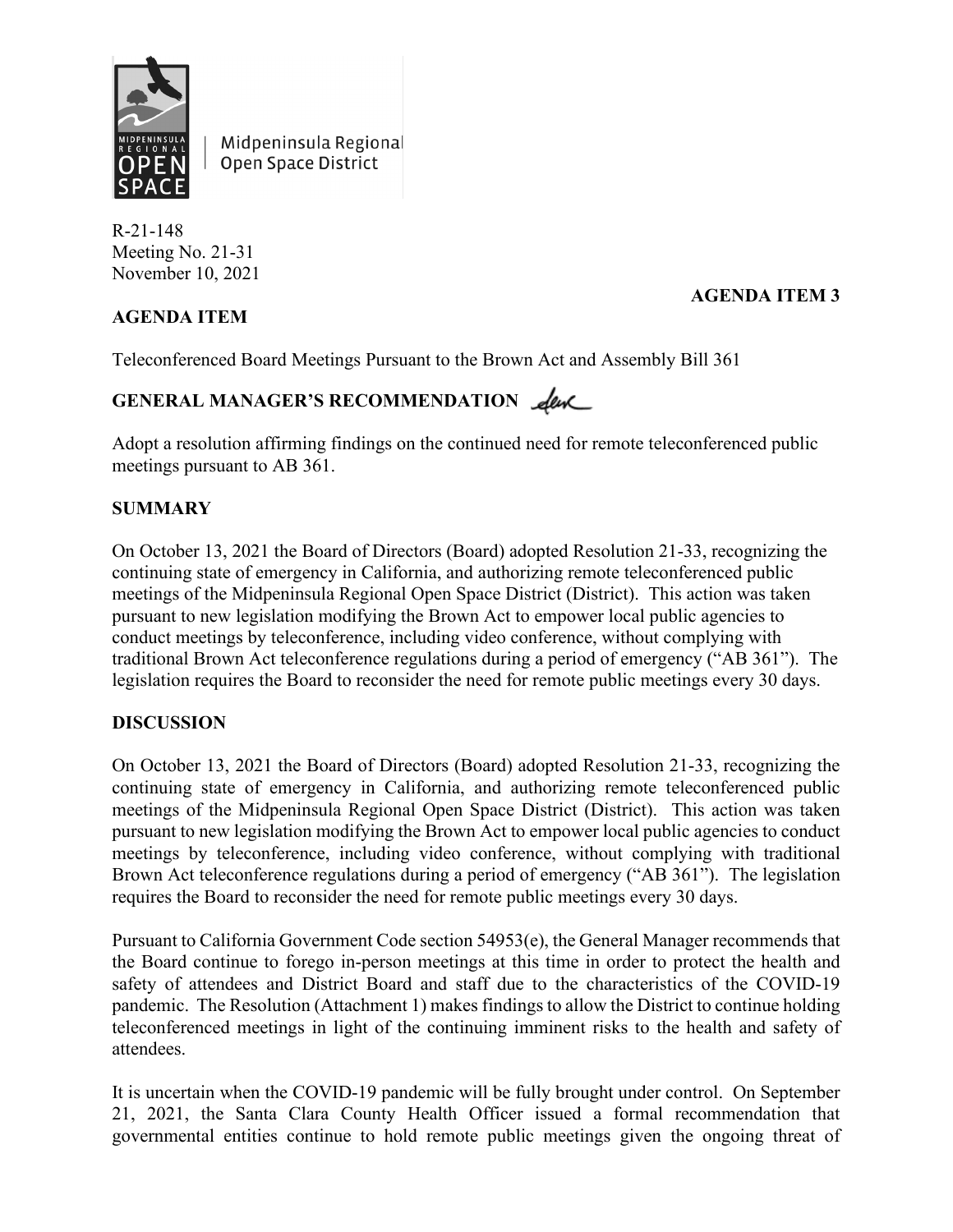COVID-19. Therefore, emergency conditions related to COVID-19 are ongoing and the Board has ample evidence to conclude that there is a need to continue teleconferencing for public meetings without posting the teleconferencing locations on the agenda and without requiring the teleconference locations to be publicly accessible.

Under AB 361, once the Board adopts a resolution to hold teleconferenced meetings, all of the following requirements apply under the Brown Act:

- 1. Notice and agenda posting requirements generally remain the same.
- 2. No physical location is required for public attendance or public comment at public meetings. However, the public must be able to access and participate in the meeting through a call-in or an internet-based service, and instructions for how to participate must appear in the posted notices or agenda.
- 3. Teleconferenced meetings must protect the statutory and constitutional rights of the parties and the public.
- 4. If there is any disruption of the call-in or internet-based service, the agency must suspend the meeting until the problem is fixed.
- 5. Legislative bodies may allow public comments to be submitted prior to a meeting, but must also allow the public to participate in real time through call-in or internet-based service.
- 6. If an internet-based service requires registration through a third-party, individuals can be required to register with the third-party to participate in the meeting.
- 7. When providing a public comment period, whether after each item or during a general comment period, a legislative body must allow reasonable time for members of the public to comment, and must also include reasonable time for members to register with a thirdparty host, if applicable.

The District's current remote meeting operations meet these requirements, and staff is prepared to ensure compliance going forward.

## **FISCAL IMPACT**

The cost of continuing teleconferenced meetings is approximately \$500 per month for the Zoom webinar subscription. There are sufficient funds in the FY22 budget for this expense.

## **BOARD COMMITTEE REVIEW**

None.

## **PUBLIC NOTICE**

Public notice was provided as required by the Brown Act.

## **CEQA COMPLIANCE**

This item is not a project subject to the California Environmental Quality Act.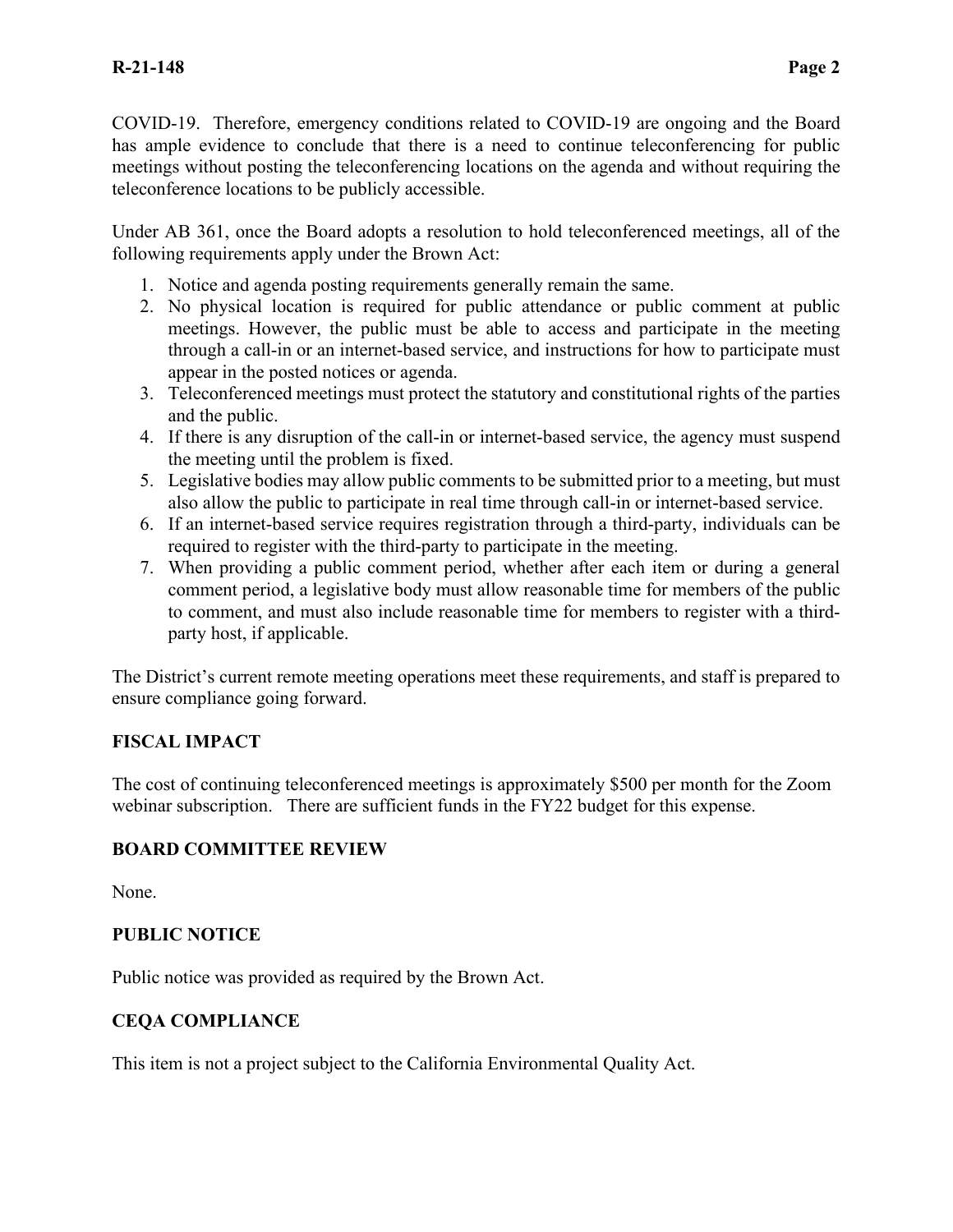### **NEXT STEPS**

The Board of Directors will reconsider the need for remote meetings every 30 days.

Attachments**:**

1. Resolution affirming findings on the continued need for remote teleconferenced public meetings of the Board of Directors and Board Committees

Responsible Department Head: Ana Ruiz, General Manager

Prepared by: Hilary Stevenson, General Counsel

Staff contact: Ana Ruiz, General Manager Hilary Stevenson, General Counsel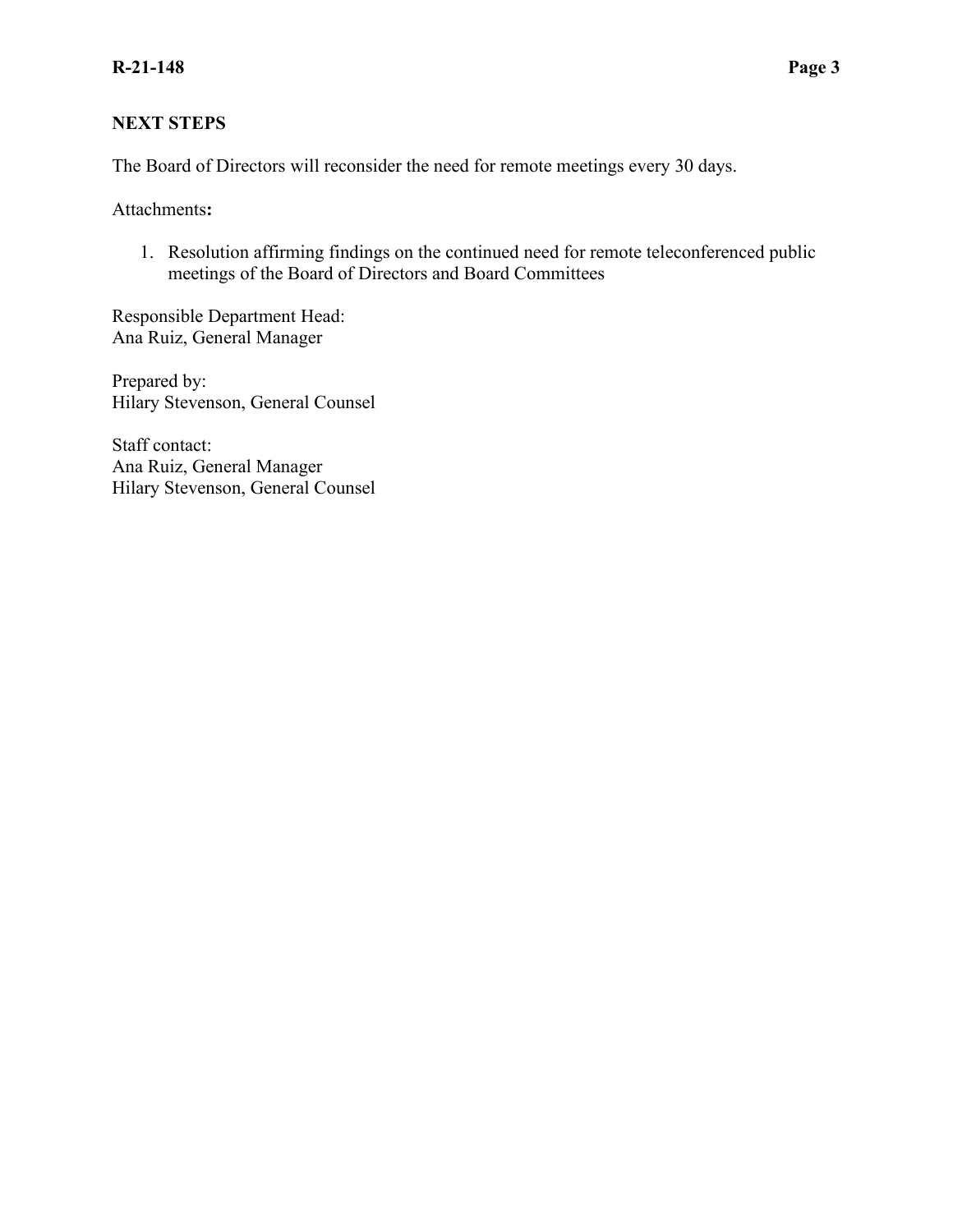#### **RESOLUTION NO. 21-xx**

#### **RESOLUTION OF THE BOARD OF DIRECTORS OF THE MIDPENINSULA REGIONAL OPEN SPACE DISTRICT AFFIRMING FINDINGS ON THE CONTINUED NEED FOR REMOTE TELECONFERENCED PUBLIC MEETINGS OF THE BOARD OF DIRECTORS AND BOARD COMMITTEES**

**WHEREAS,** the Midpeninsula Regional Open Space District ("District") is committed to preserving and nurturing public access and participation in meetings of the Board of Directors; and

**WHEREAS,** California Government Code section 54953(e) empowers local legislative bodies to conduct meetings via teleconferencing under specified conditions, including that the Board of Directors make specified findings every 30 days; and

**WHEREAS,** the Governor of the State of California's March 4, 2020 Proclamation of a State of Emergency remains in effect as of the date of this Resolution; and

**WHEREAS,** on September 21, 2021, the Santa Clara County Health Officer issued a Recommendation Regarding Continued Remote Public Meetings of Governmental Entities, basing the recommendation on: 1) the continued threat of COVID-19 to the community, 2) the unique characteristics of public governmental meetings (such as the increased mixing associated with bringing together people from across the community, the need to enable those who are immunocompromised or unvaccinated to be able to safely continue to fully participate in public governmental meetings, and the challenges with fully ascertaining and ensuring compliance with vaccination and other safety recommendations at such meetings), and 3) the continued increased safety protection that social distancing provides as one means by which to reduce the risk of COVID-19 transmission; and

**WHEREAS,** for the reasons set forth in the Santa Clara County Health Officer's recommendation, the District is concerned about the health and safety of all individuals who attend open and public meetings of the District; and

**WHEREAS,** the conditions under which Board of Directors initially determined that there is a need to conduct meetings via teleconferencing as set forth in Resolution 21-33 are therefore still in existence.

#### **NOW, THEREFORE, BE IT RESOLVED THAT THE BOARD OF DIRECTORS OF THE MIDPENINSULA REGIONAL OPEN SPACE DISTRICT AS FOLLOWS:**

- 1. The Board of Directors has reviewed the need for continuing teleconferenced meetings.
- 2. In compliance with California Government Code section 54953(e), the Board makes the following findings:
	- a. The state of emergency continues to impact the ability of the District's legislative bodies, as well as staff and members of the public, to meet safely in person.
	- b. State or local officials continue to impose or recommend measures to promote social distancing.